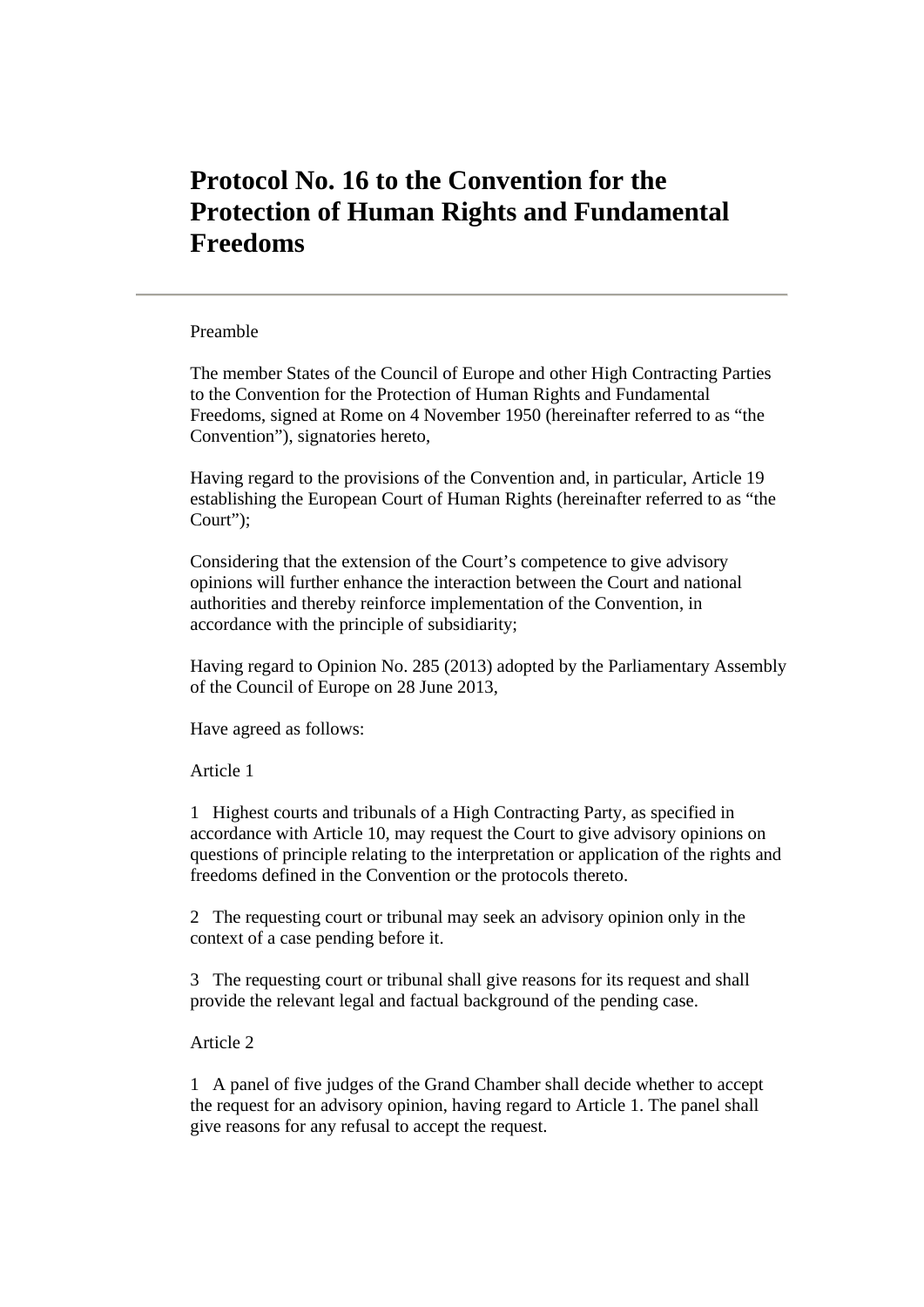2 If the panel accepts the request, the Grand Chamber shall deliver the advisory opinion.

3 The panel and the Grand Chamber, as referred to in the preceding paragraphs, shall include *ex officio* the judge elected in respect of the High Contracting Party to which the requesting court or tribunal pertains. If there is none or if that judge is unable to sit, a person chosen by the President of the Court from a list submitted in advance by that Party shall sit in the capacity of judge.

# Article 3

The Council of Europe Commissioner for Human Rights and the High Contracting Party to which the requesting court or tribunal pertains shall have the right to submit written comments and take part in any hearing. The President of the Court may, in the interest of the proper administration of justice, invite any other High Contracting Party or person also to submit written comments or take part in any hearing.

# Article 4

1 Reasons shall be given for advisory opinions.

2 If the advisory opinion does not represent, in whole or in part, the unanimous opinion of the judges, any judge shall be entitled to deliver a separate opinion.

3 Advisory opinions shall be communicated to the requesting court or tribunal and to the High Contracting Party to which that court or tribunal pertains.

4 Advisory opinions shall be published.

Article 5

Advisory opinions shall not be binding.

#### Article 6

As between the High Contracting Parties the provisions of Articles 1 to 5 of this Protocol shall be regarded as additional articles to the Convention, and all the provisions of the Convention shall apply accordingly.

# Article 7

1 This Protocol shall be open for signature by the High Contracting Parties to the Convention, which may express their consent to be bound by: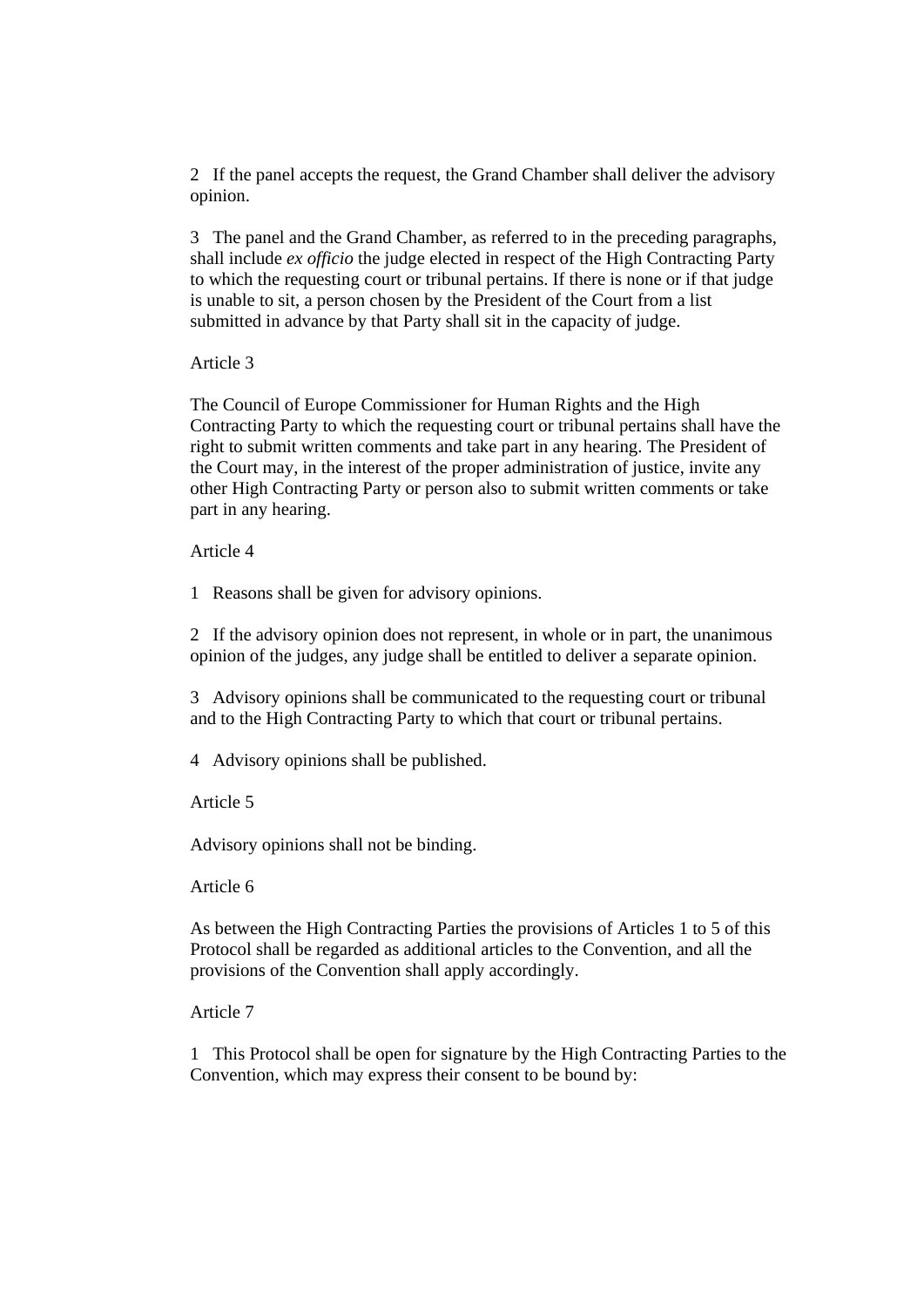a signature without reservation as to ratification, acceptance or approval; or

b signature subject to ratification, acceptance or approval, followed by ratification, acceptance or approval.

2 The instruments of ratification, acceptance or approval shall be deposited with the Secretary General of the Council of Europe.

#### Article 8

1 This Protocol shall enter into force on the first day of the month following the expiration of a period of three months after the date on which ten High Contracting Parties to the Convention have expressed their consent to be bound by the Protocol in accordance with the provisions of Article 7.

2 In respect of any High Contracting Party to the Convention which subsequently expresses its consent to be bound by it, the Protocol shall enter into force on the first day of the month following the expiration of a period of three months after the date of the expression of its consent to be bound by the Protocol in accordance with the provisions of Article 7.

#### Article 9

No reservation may be made under Article 57 of the Convention in respect of the provisions of this Protocol.

# Article 10

Each High Contracting Party to the Convention shall, at the time of signature or when depositing its instrument of ratification, acceptance or approval, by means of a declaration addressed to the Secretary General of the Council of Europe, indicate the courts or tribunals that it designates for the purposes of Article 1, paragraph 1, of this Protocol. This declaration may be modified at any later date and in the same manner.

# Article 11

The Secretary General of the Council of Europe shall notify the member States of the Council of Europe and the other High Contracting Parties to the Convention of:

- a any signature;
- b the deposit of any instrument of ratification, acceptance or approval;
- c any date of entry into force of this Protocol in accordance with Article
- 8;